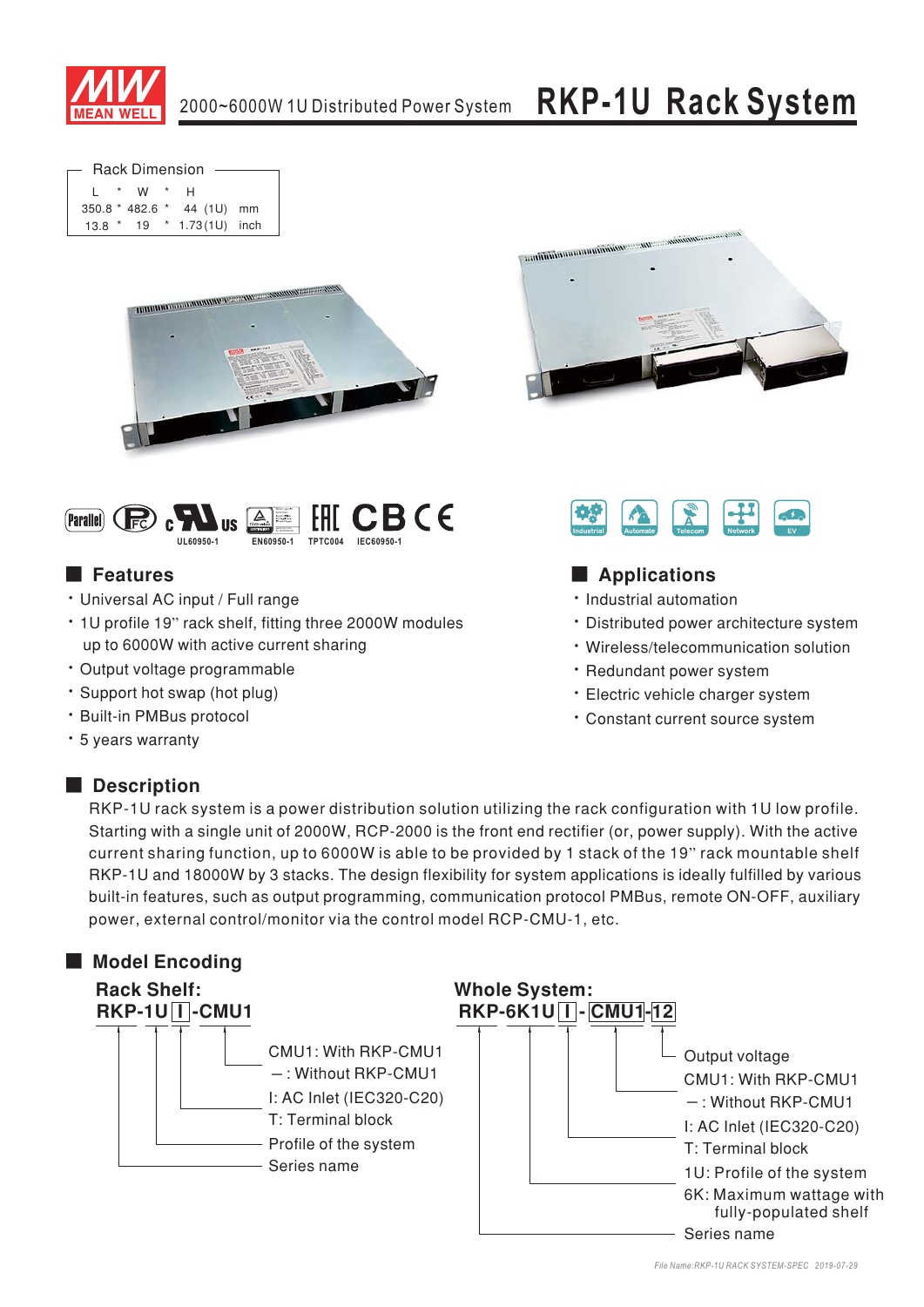

## 2000~6000W 1U Distributed Power System **RKP-1U Rack System**

### **SPECIFICATION - Power Supply System**

| <b>MODEL</b>        | , Lon lorn lon - 1 onor capply         | $RKP-6K1U$ -12                                                                                                                                                                                                                                                                                                                                                                                                                                                                                                                                                      | RKP-6K1U -24                                                                                                                  | $RKP-6K1U$ -48                                                              |  |
|---------------------|----------------------------------------|---------------------------------------------------------------------------------------------------------------------------------------------------------------------------------------------------------------------------------------------------------------------------------------------------------------------------------------------------------------------------------------------------------------------------------------------------------------------------------------------------------------------------------------------------------------------|-------------------------------------------------------------------------------------------------------------------------------|-----------------------------------------------------------------------------|--|
|                     | <b>RECTIFIER</b>                       | RCP-2000-12                                                                                                                                                                                                                                                                                                                                                                                                                                                                                                                                                         | RCP-2000-24                                                                                                                   | RCP-2000-48                                                                 |  |
|                     | <b>RACK SHELF</b>                      | RKP-1UI or RKP-1UT                                                                                                                                                                                                                                                                                                                                                                                                                                                                                                                                                  |                                                                                                                               |                                                                             |  |
| <b>OUTPUT</b>       |                                        |                                                                                                                                                                                                                                                                                                                                                                                                                                                                                                                                                                     |                                                                                                                               |                                                                             |  |
|                     | <b>OUTPUT VOLTAGE</b>                  | 12V                                                                                                                                                                                                                                                                                                                                                                                                                                                                                                                                                                 | <b>24V</b>                                                                                                                    | 48V                                                                         |  |
|                     | <b>MAX. OUTPUT CURRENT</b>             | 300A                                                                                                                                                                                                                                                                                                                                                                                                                                                                                                                                                                | 240A                                                                                                                          | 126A                                                                        |  |
|                     | MAX. OUTPUT POWER Note.7 3600W         |                                                                                                                                                                                                                                                                                                                                                                                                                                                                                                                                                                     | 5760W                                                                                                                         | 6048W                                                                       |  |
|                     | <b>VOLTAGE RANGE</b>                   | Note.6 $90 - 264$ VAC<br>$127 - 370VDC$                                                                                                                                                                                                                                                                                                                                                                                                                                                                                                                             |                                                                                                                               |                                                                             |  |
| <b>INPUT</b>        | <b>FREQUENCY RANGE</b>                 | $47 \sim 63$ Hz                                                                                                                                                                                                                                                                                                                                                                                                                                                                                                                                                     |                                                                                                                               |                                                                             |  |
|                     | AC CURRENT (Typ.)PER MODULE 13A/115VAC | 7A/230VAC                                                                                                                                                                                                                                                                                                                                                                                                                                                                                                                                                           | 16A/115VAC<br>11A/230VAC                                                                                                      | 16A/115VAC<br>11A/230VAC                                                    |  |
|                     | <b>LEAKAGE CURRENT</b>                 | <3.5mA/230VAC                                                                                                                                                                                                                                                                                                                                                                                                                                                                                                                                                       |                                                                                                                               |                                                                             |  |
|                     | <b>AUXILIARY POWER</b>                 | 5V @ 0.3A, 12V @ 0.8A                                                                                                                                                                                                                                                                                                                                                                                                                                                                                                                                               |                                                                                                                               |                                                                             |  |
|                     | <b>REMOTE ON-OFF CONTROL</b>           | By electrical signal or dry contact  ON:short  OFF:open                                                                                                                                                                                                                                                                                                                                                                                                                                                                                                             |                                                                                                                               |                                                                             |  |
|                     | <b>REMOTE SENSE</b>                    | Compensate voltage drop on the load wiring up to 0.5V.                                                                                                                                                                                                                                                                                                                                                                                                                                                                                                              |                                                                                                                               |                                                                             |  |
| <b>FUNCTION</b>     | <b>OUTPUT VOLTAGE PROGRAMMABLE</b>     | Adjustment of output voltage is allowable to 90 ~ 110% of nominal output voltage. Please refer to the Function Manual.                                                                                                                                                                                                                                                                                                                                                                                                                                              |                                                                                                                               |                                                                             |  |
|                     | DC OK SIGNAL                           | The isolated TTL signal out, Please refer to the Installation Manual                                                                                                                                                                                                                                                                                                                                                                                                                                                                                                |                                                                                                                               |                                                                             |  |
|                     | <b>AC OK SIGNAL</b>                    | The isolated TTL signal out, Please refer to the Installation Manual                                                                                                                                                                                                                                                                                                                                                                                                                                                                                                |                                                                                                                               |                                                                             |  |
|                     | <b>OVER TEMP WARNING</b>               | Logic "High" for over temperature warning, Please refer to the Installation Manual, isolated signal                                                                                                                                                                                                                                                                                                                                                                                                                                                                 |                                                                                                                               |                                                                             |  |
|                     | <b>FAN FAIL SIGNAL</b>                 | The isolated TTL signal out, Please refer to the Installation Manual                                                                                                                                                                                                                                                                                                                                                                                                                                                                                                |                                                                                                                               |                                                                             |  |
|                     | <b>WORKING TEMP.</b>                   | $-40 \sim +70^{\circ}$ (Refer to "Derating Curve")                                                                                                                                                                                                                                                                                                                                                                                                                                                                                                                  |                                                                                                                               |                                                                             |  |
|                     | <b>WORKING HUMIDITY</b>                | $20 \sim 90\%$ RH non-condensing                                                                                                                                                                                                                                                                                                                                                                                                                                                                                                                                    |                                                                                                                               |                                                                             |  |
| <b>ENVIRONMENT</b>  | <b>STORAGE TEMP., HUMIDITY</b>         | $-40 \sim +85^{\circ}$ C, 10 ~ 95% RH non-condensing                                                                                                                                                                                                                                                                                                                                                                                                                                                                                                                |                                                                                                                               |                                                                             |  |
|                     | <b>TEMP. COEFFICIENT</b>               | $\pm$ 0.03%/°C (0 ~ 50°C)                                                                                                                                                                                                                                                                                                                                                                                                                                                                                                                                           |                                                                                                                               |                                                                             |  |
|                     | <b>VIBRATION</b>                       | $10 \sim 500$ Hz, 2G 10min./1cycle, 60min. each along X, Y, Z axes                                                                                                                                                                                                                                                                                                                                                                                                                                                                                                  |                                                                                                                               |                                                                             |  |
|                     | <b>SAFETY STANDARDS</b>                | UL60950-1, TUV EN60950-1, EAC TP TC 004 approved                                                                                                                                                                                                                                                                                                                                                                                                                                                                                                                    |                                                                                                                               |                                                                             |  |
|                     | <b>WITHSTAND VOLTAGE</b>               | I/P-O/P:3KVAC I/P-FG:2KVAC O/P-FG:0.7KVDC                                                                                                                                                                                                                                                                                                                                                                                                                                                                                                                           |                                                                                                                               |                                                                             |  |
|                     | <b>ISOLATION RESISTANCE</b>            | I/P-O/P, I/P-FG, O/P-FG:100M Ohms / 500VDC / 25 °C / 70% RH                                                                                                                                                                                                                                                                                                                                                                                                                                                                                                         |                                                                                                                               |                                                                             |  |
|                     |                                        | <b>Parameter</b>                                                                                                                                                                                                                                                                                                                                                                                                                                                                                                                                                    | <b>Standard</b>                                                                                                               | <b>Test Level / Note</b>                                                    |  |
|                     |                                        | Conducted                                                                                                                                                                                                                                                                                                                                                                                                                                                                                                                                                           | EN55032 (CISPR32) / EN55011 (CISPR11) Class A                                                                                 |                                                                             |  |
|                     | <b>EMC EMISSION</b>                    | Radiated                                                                                                                                                                                                                                                                                                                                                                                                                                                                                                                                                            | EN55032 (CISPR32) / EN55011 (CISPR11) Class A                                                                                 |                                                                             |  |
|                     |                                        | <b>Harmonic Current</b>                                                                                                                                                                                                                                                                                                                                                                                                                                                                                                                                             | EN61000-3-2                                                                                                                   | -----                                                                       |  |
|                     |                                        | Voltage Flicker                                                                                                                                                                                                                                                                                                                                                                                                                                                                                                                                                     | EN61000-3-3                                                                                                                   | .                                                                           |  |
| <b>SAFETY &amp;</b> |                                        | EN55024, EN61204-3, EN61000-6-2                                                                                                                                                                                                                                                                                                                                                                                                                                                                                                                                     |                                                                                                                               |                                                                             |  |
| <b>EMC</b>          |                                        | <b>Parameter</b>                                                                                                                                                                                                                                                                                                                                                                                                                                                                                                                                                    | <b>Standard</b>                                                                                                               | <b>Test Level / Note</b>                                                    |  |
| (Note 5)            | <b>EMC IMMUNITY</b>                    | <b>ESD</b>                                                                                                                                                                                                                                                                                                                                                                                                                                                                                                                                                          | EN61000-4-2                                                                                                                   | Level 3, 8KV air ; Level 2, 4KV contact                                     |  |
|                     |                                        | Radiated                                                                                                                                                                                                                                                                                                                                                                                                                                                                                                                                                            | EN61000-4-3                                                                                                                   | Level 3                                                                     |  |
|                     |                                        | EFT / Burst                                                                                                                                                                                                                                                                                                                                                                                                                                                                                                                                                         | EN61000-4-4                                                                                                                   | Level 3                                                                     |  |
|                     |                                        | Surge                                                                                                                                                                                                                                                                                                                                                                                                                                                                                                                                                               | EN61000-4-5                                                                                                                   | Level 4, 4KV/Line-Earth ; Level 3, 2KV/Line-Line                            |  |
|                     |                                        | Conducted                                                                                                                                                                                                                                                                                                                                                                                                                                                                                                                                                           | EN61000-4-6                                                                                                                   | Level 3                                                                     |  |
|                     |                                        | <b>Magnetic Field</b>                                                                                                                                                                                                                                                                                                                                                                                                                                                                                                                                               | EN61000-4-8                                                                                                                   | Level 4                                                                     |  |
|                     |                                        | Voltage Dips and Interruptions                                                                                                                                                                                                                                                                                                                                                                                                                                                                                                                                      | EN61000-4-11                                                                                                                  | >95% dip 0.5 periods, 30% dip 25 periods,<br>>95% interruptions 250 periods |  |
|                     | <b>DIMENSION</b>                       |                                                                                                                                                                                                                                                                                                                                                                                                                                                                                                                                                                     | Rack 350.8*482.6*44(L*W*H, with mounting bracket) ; 350.8*440*44(L*W*H, without mounting bracket)                             |                                                                             |  |
| <b>OTHERS</b>       | <b>PACKING</b>                         | 14.1Kg; 1pcs/14.1Kg/2.67CUFT                                                                                                                                                                                                                                                                                                                                                                                                                                                                                                                                        |                                                                                                                               |                                                                             |  |
| <b>NOTE</b>         |                                        |                                                                                                                                                                                                                                                                                                                                                                                                                                                                                                                                                                     | 1. All parameters NOT specially mentioned are measured at 230VAC input, rated load and $25^{\circ}$ C of ambient temperature. |                                                                             |  |
|                     |                                        | 2. Ripple & noise are measured at 20MHz of bandwidth by using a 12" twisted pair-wire terminated with a 0.1uf & 47uf parallel capacitor.<br>3. Under parallel operation of more than one rack connecting together, ripple of the output voltage may be higher than the SPEC at light load condition.<br>It will go back to normal ripple level once the output load is more than 10%.                                                                                                                                                                               |                                                                                                                               |                                                                             |  |
|                     |                                        |                                                                                                                                                                                                                                                                                                                                                                                                                                                                                                                                                                     |                                                                                                                               |                                                                             |  |
|                     |                                        |                                                                                                                                                                                                                                                                                                                                                                                                                                                                                                                                                                     |                                                                                                                               |                                                                             |  |
|                     |                                        | 4. Tolerance: includes set up tolerance, line regulation and load regulation.                                                                                                                                                                                                                                                                                                                                                                                                                                                                                       |                                                                                                                               |                                                                             |  |
|                     |                                        | 5. The power supply is considered a component which will be installed into a final equipment. All the EMC tests are been executed by mounting the unit on<br>a 720mm*360mm metal plate with 1mm of thickness. The final equipment must be re-confirmed that it still meets EMC directives. For guidance on how to<br>perform these EMC tests, please refer to "EMI testing of component power supplies." (as available on http://www.meanwell.com)<br>6. Derating may be needed under low input voltages. Please check the static characteristics for more details. |                                                                                                                               |                                                                             |  |
|                     |                                        |                                                                                                                                                                                                                                                                                                                                                                                                                                                                                                                                                                     |                                                                                                                               |                                                                             |  |
|                     |                                        |                                                                                                                                                                                                                                                                                                                                                                                                                                                                                                                                                                     |                                                                                                                               |                                                                             |  |
|                     |                                        |                                                                                                                                                                                                                                                                                                                                                                                                                                                                                                                                                                     |                                                                                                                               |                                                                             |  |
|                     |                                        | 7. Output of all the RCP-2000 modules are connected in parallel in the rack.<br>8. Because of component tolerance, there is a possibility that some of the units connected in parallel will reach the overcurrent limit and others enter overload                                                                                                                                                                                                                                                                                                                   |                                                                                                                               |                                                                             |  |
|                     |                                        |                                                                                                                                                                                                                                                                                                                                                                                                                                                                                                                                                                     |                                                                                                                               |                                                                             |  |
|                     |                                        | in turn when operating at full load condition. If overload conditions happen in parallel usage, it is suggested that derate the total output current by 10%.<br>9. The ambient temperature derating of $3.5^{\circ}$ C/1000m with fanless models and of $5^{\circ}$ C/1000m with fan models for operating altitude higher than 2000m(6500ft).                                                                                                                                                                                                                       |                                                                                                                               |                                                                             |  |
|                     |                                        |                                                                                                                                                                                                                                                                                                                                                                                                                                                                                                                                                                     |                                                                                                                               |                                                                             |  |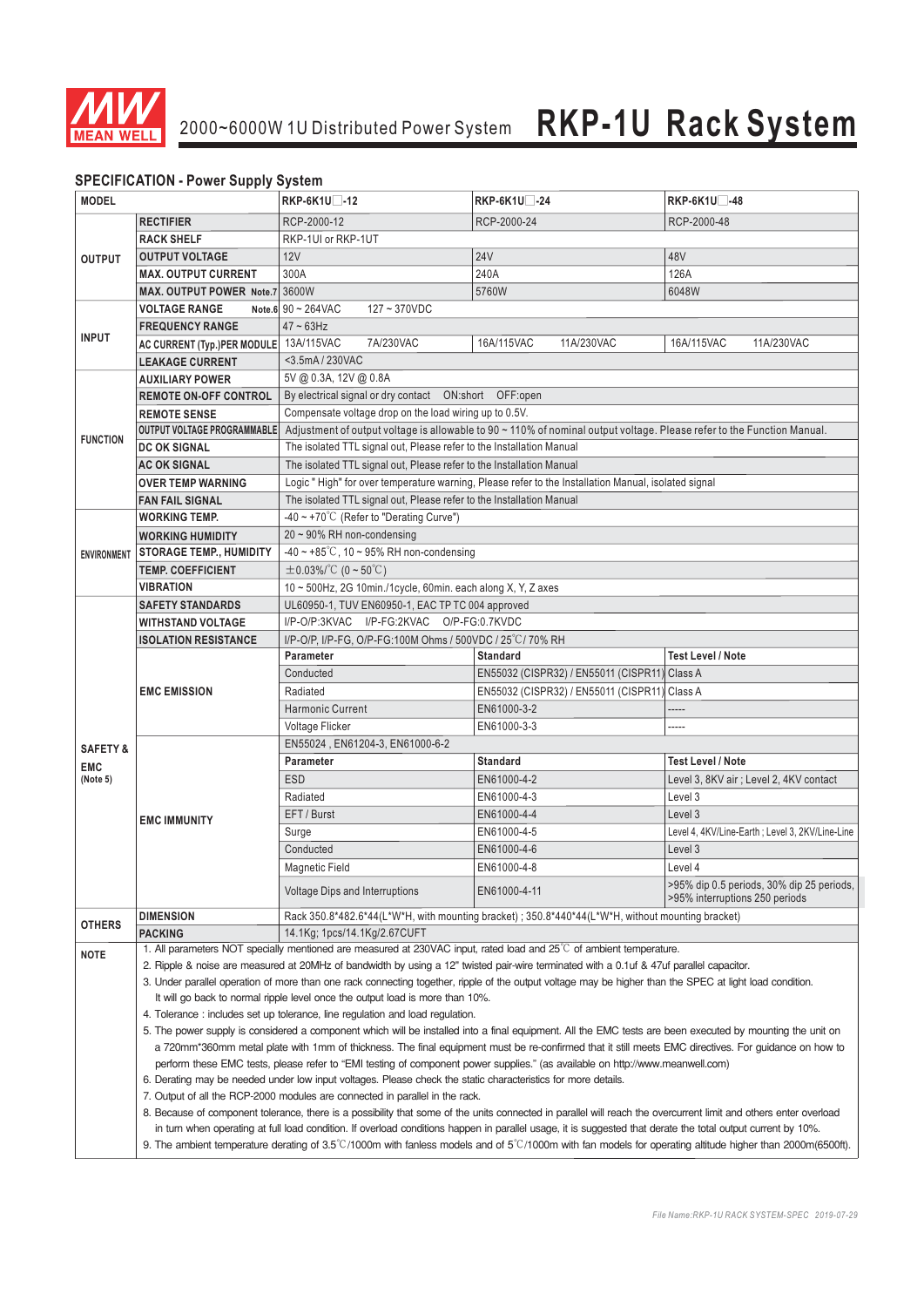

### **Function Manual**

#### **1. Voltage Drop Compensation**

#### 1.1 Remote Sense

The remote sense compensates voltage drop on the load wiring up to 0.5V.



#### 1.2 Local Sense

Notice : The +S,-S on CN500 have to be connected to the +V(signal),-V(signal),respectively, in order to get the correct output voltage if the remote sensing is not used.



#### **2. Output Voltage Programming (or, PV / remote voltage programming / remote adjust / margin programming / dynamic voltage trim)** (1)Connecting an external DC source between PV(4,10,19) and -V(25) on CN500 that is shown in Fig. 3.1.

(2)Adjustment of output voltage is possible between 90~110%(Typ.) of the nominal voltage which is shown in Fig. 3.2. Reducing output current is required when the output voltage is trimmed up.



#### **3. Remote ON-OFF Control**

The power supply can be turned ON/OFF together or separately by using the "Remote ON-OFF" function.



| Between Remote ON-OFF and +5V-AUX   Output |     |
|--------------------------------------------|-----|
| Switch Open                                | OFF |
| Switch Short                               | ΩN  |

#### **4.PMBus Communication Interface**

※ RCP-2000 supports PMBus Rev. 1.1 with maximum 100KHz bus speed, allowing information reading, status monitoring and output trimming. For details, please refer to the Installation Manual.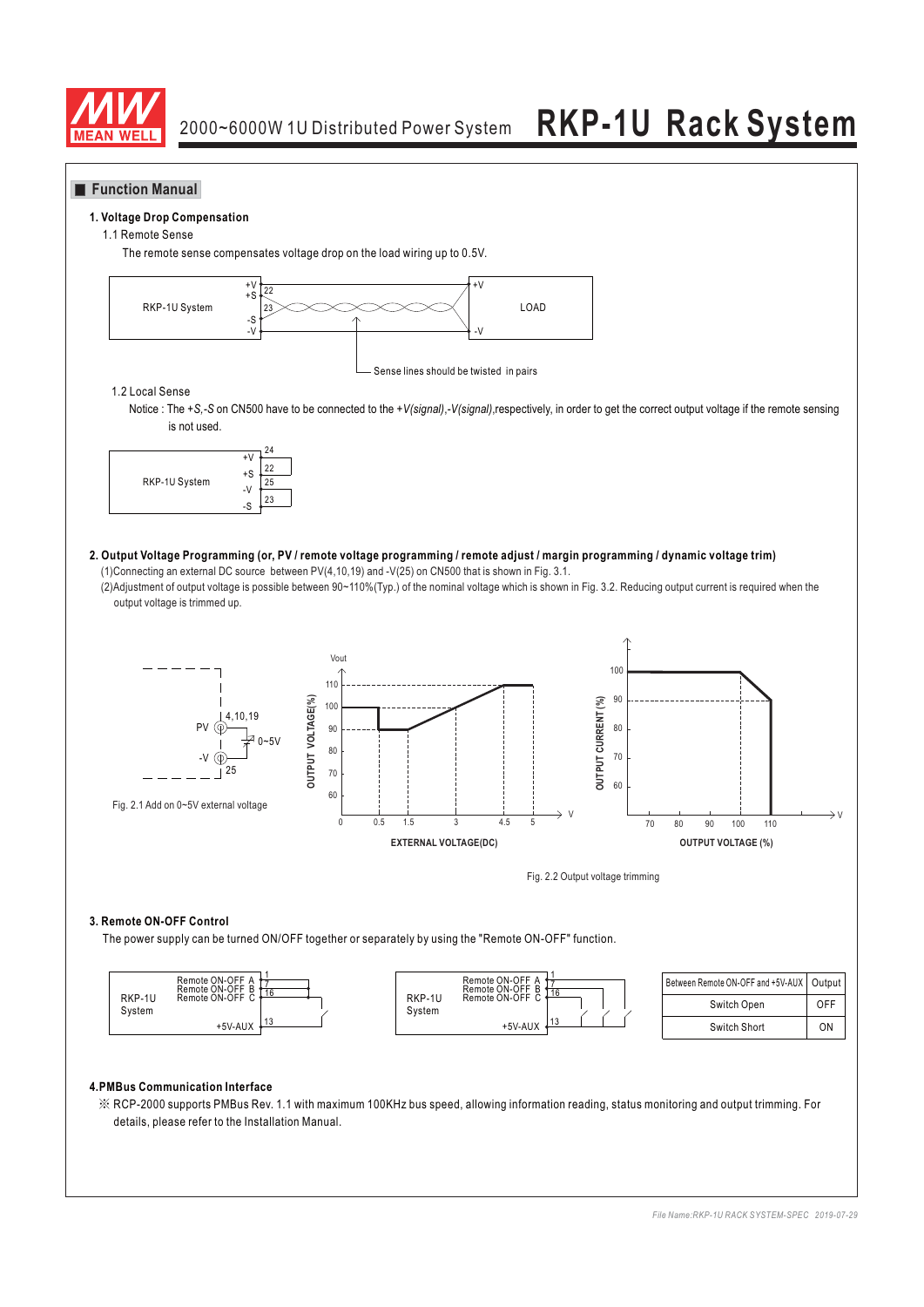

# 2000~6000W 1U Distributed Power System **RKP-1U Rack System**



*File Name:RKP-1U RACK SYSTEM-SPEC 07-29 2019-*